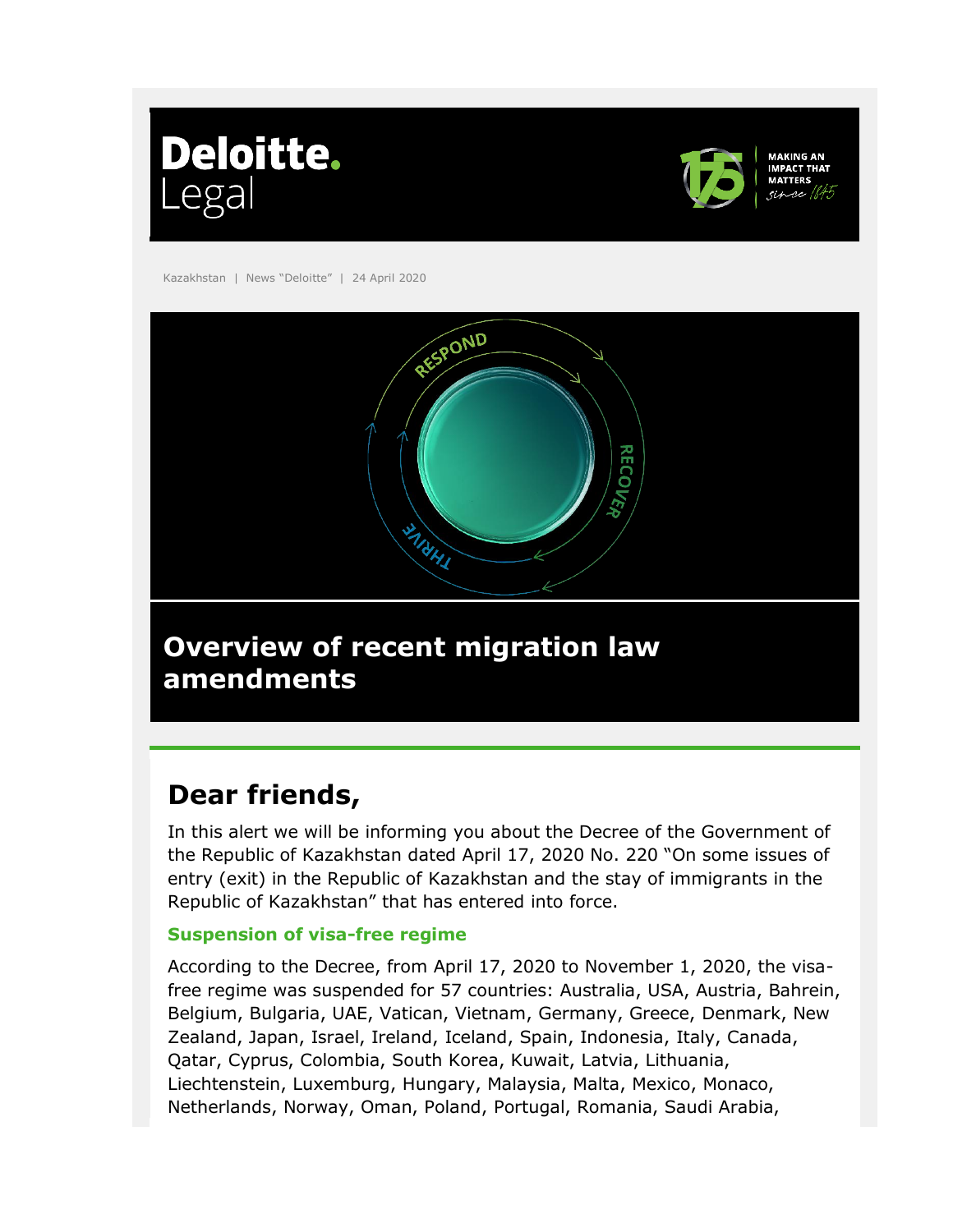Singapore, Slovakia, Slovenia, Thailand, Turkey, Great Britain, Philippines, Finland, France, Croatia, Czech, Chile, Switzerland, Sweden and Estonia, whose citizens are allowed to stay up to 30 calendar days from the date of border crossing.

### **Extension of the suspension of visa-free regime for citizens of China and India**

Moreover, please note that the suspension of the seventy-two-hour visa-free regime for citizens of China and India was extended until November 1, 2020 (previously suspended until July 1, 2020).

### **Обзор последних изменений в сфере миграционного законодательства**

### **Уважаемые друзья,**

Данным письмом мы хотим проинформировать вас о вступившем в силу Постановлении Правительства Республики Казахстан от 17 апреля 2020 года №220 «О некоторых вопросах въезда (выезда) в Республике Казахстан и пребывания иммигрантов в Республике Казахстан».

#### **Приостановление безвизового режима**

Согласно Постановлению, с 17 апреля 2020 года до 1 ноября 2020 года приостановлен безвизовый режим для 57 стран: Австралия, США, Австрия, Бахрейн, Бельгия, Болгария, ОАЭ, Ватикан, Вьетнам, Германия, Греция, Дания, Новая Зеландия, Япония, Израиль, Ирландия, Исландия, Испания, Индонезия, Италия, Канада, Катар, Кипр, Колумбия, Корея, Кувейт, Латвия, Литва, Лихтенштейн, Люксембург, Венгрия, Малайзия, Мальта, Мексика, Монако, Нидерланды, Норвегия, Оман, Польша, Португалия, Румыния, Саудовская Аравия, Сингапур, Словакия, Словения, Таиланд, Турция, Великобритания, Филиппины, Финляндия, Франция, Хорватия, Чехия, Чили, Швейцария, Швеция и Эстония ,гражданам которых разрешен срок пребывания до 30 календарных дней со дня пересечения границы.

#### **Продление приостановления безвизового режима для граждан Китая и Индии**

Более того, примите к сведению, что приостановление семидесяти двухчасового безвизового режима для граждан Китая и Индии было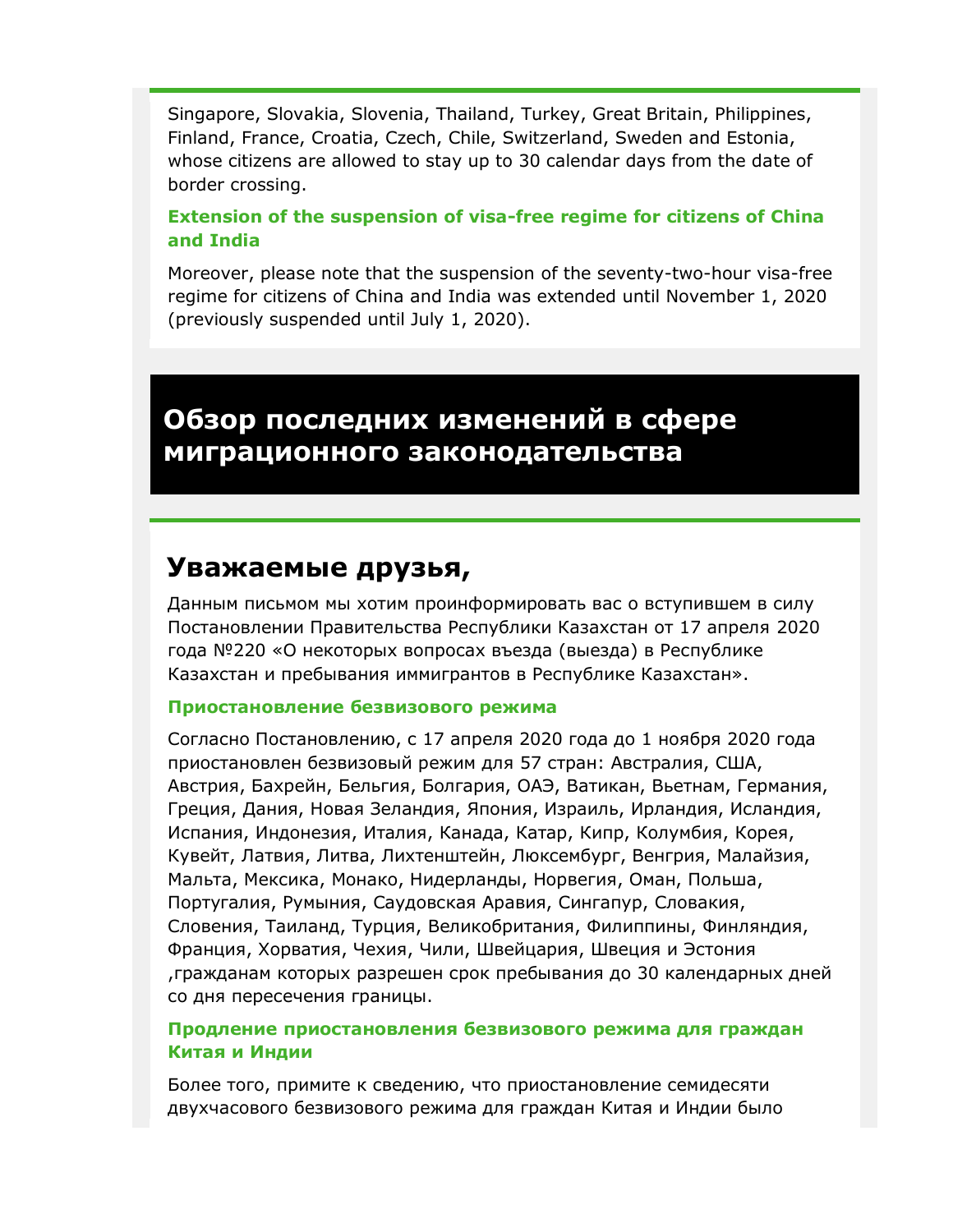продлено до 1 ноября 2020 года (ранее было приостановлено до 1 июля 2020 года).

## **Combating COVID-19 with resilience**  Keep up to date!





**Противостояние вирусу COVID-19**  Будьте в курсе нововведений!